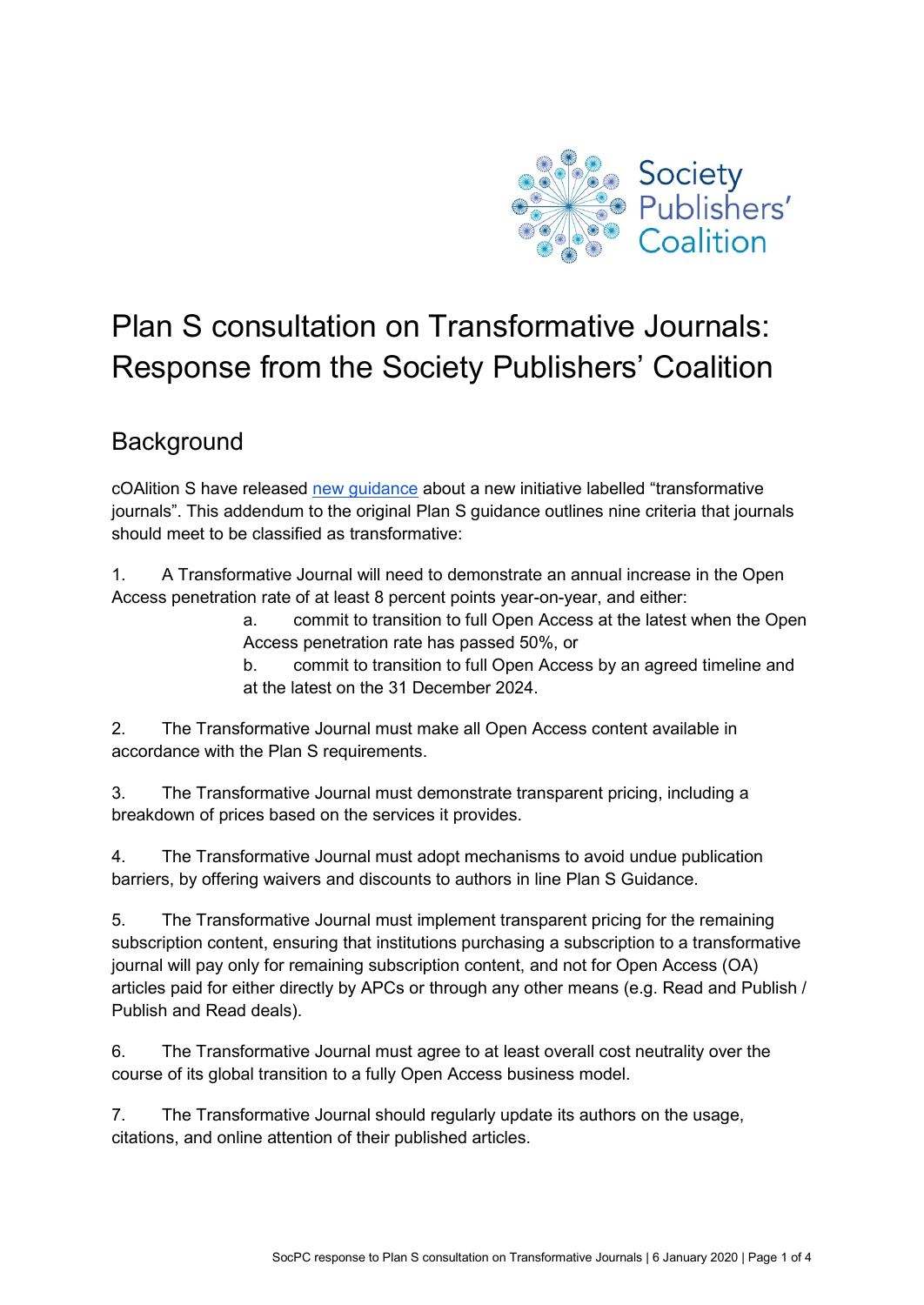8. The publisher of the Transformative Journal must provide an annual public report to cOAlition S to measure progress and demonstrate compliance with the requirements for Transformative Journals and to report on the Open Access article usage, citations and cost per download compared with the subscription content published in the transformative journal.

9. A publisher who wishes to qualify for having journals acknowledged as transformative journals by cOAlition S should clearly and publicly announce its commitment to gradually transition all the journals it owns, as well as the maximum number of the other journals they publish, to full and immediate Open Access publication of all primary research.

We were invited to provide feedback on the framework. The SocPC submitted the following response on Monday 6 January 2020, based on the survey provided by cOAlition S.

# cOAlition S feedback survey

# **About you**

Are you responding as an individual or on behalf of an organisation?

## **Organisation**

If organisation, on behalf of what kind of organisation are you responding?

Other (Society Publishers' Coalition)

### **Transformative journals – overall views**

"Transformative journals" are journals where the share of Open Access content is gradually increased, where subscription costs are offset by income from payments for publishing services (to avoid double payments), and where the journal has a clear commitment to transition to full Open Access in an agreed timeframe. They also meet the other requirements of Plan S. To what extent do you agree with the statement: "in principle, transformative journals can be a useful and viable route to full and immediate OA"?

#### Agree

To what extent do you agree with the statement: "the draft framework provides a viable route by which publishers could implement a publishing option in line with the Plan S principles"?

#### **Disagree**

The draft framework specifies that a Transformative Journal must demonstrate an annual increase in the OA penetration rate of at least eight percentage points year-on-year, measured on a three year rolling period. To what extent do you agree that this is fair and achievable?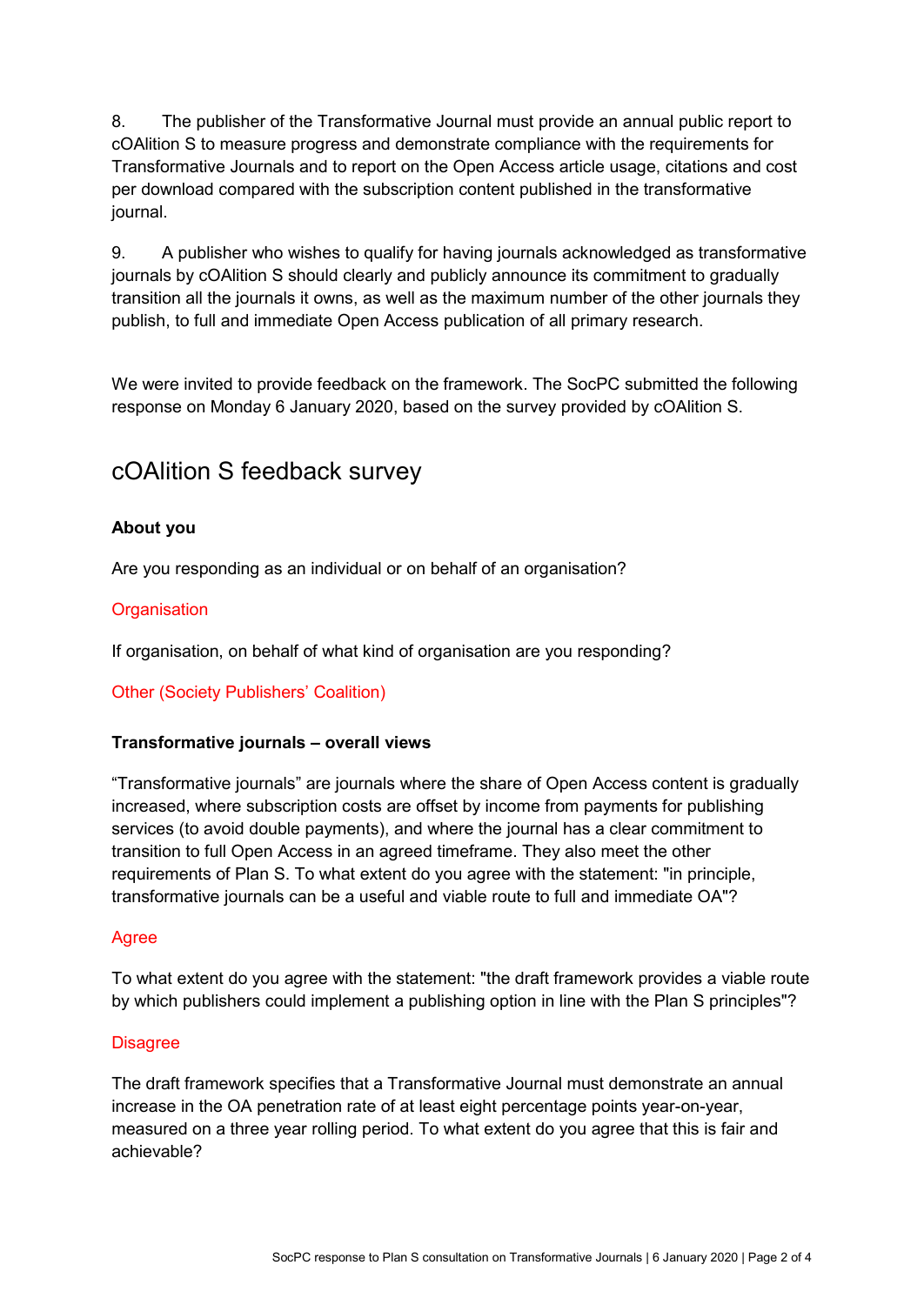### **Disagree**

If you disagree that this is fair and reasonable, then please specify what target you would support, and why. [2000 character limit]

OA article numbers are driven by the prevalence of author, institution & funder mandates around the globe and the availability of funding to support those mandates. Much of the growth in OA derives from authors in well-funded institutions, while much of the overall growth in article output is from authors in countries like China, India and Brazil. Moreover, there are large areas of research in American and European institutions that are carried out with little or no funding, and certainly no funding to cover publication/APC costs to support OA. Unless Plan S-style policies (and appropriate funding) become commonplace globally, journals will be unlikely to generate 8% growth in OA per year. Hybrid journals can (and do) encourage OA but do not ultimately control uptake. We are therefore unable to identify a suitable mechanism that would allow us to guarantee compliance with such a growth target. It has been suggested that journals should consider rejecting articles from authors who wish to publish their articles behind a paywall; this breaches the concept of editorial independence and - by discriminating against unfunded authors and those from poorer nations - would be unethical.

In addition to the 8% increase on OA penetration, year-on-year, the publishers of Transformative Journals must agree to either flip them to OA either when 50% of the content is OA, or by 31<sup>st</sup> December 2024. To what extent do you agree that these are fair and achievable?

#### **Disagree**

If you disagree with this, please specify what target (percentage of OA, or date) you would support, and why. [2000 character limit]

The ability to flip a hybrid journal to OA depends on many factors, including the global OA policy landscape, funding availability, subject coverage, authorship demographics and others. Hybrid journals are making progress to OA (increasing their OA uptake) at very different rates. Thus having a fixed date by which all journals must have flipped is not realistic.

The idea of a % threshold is - in principle - much more sensible. However, determining exactly what that percentage should be is difficult as the threshold will depend on the journal. 50% may be viable for some journals, but not all (e.g. fields where a minority of research is grant funded). Hybrid journals have well-established author communities and - even in pro-OA fields such as molecular biology - a majority of the authorship base in long-standing titles is unused to the APC requirement. Flipping in a fair way depends on funding being available for all authors, not just those funded by signatories to Plan S. Where only a minority of research is grant-funded (e.g., in much of AHSS, mathematics and some medical fields), and in cases where most submissions are from authors whose institutions do not have OA funding available, flipping a journal at 50% would exclude large numbers of authors without applying a level of waivers that would make the journal unsustainable.